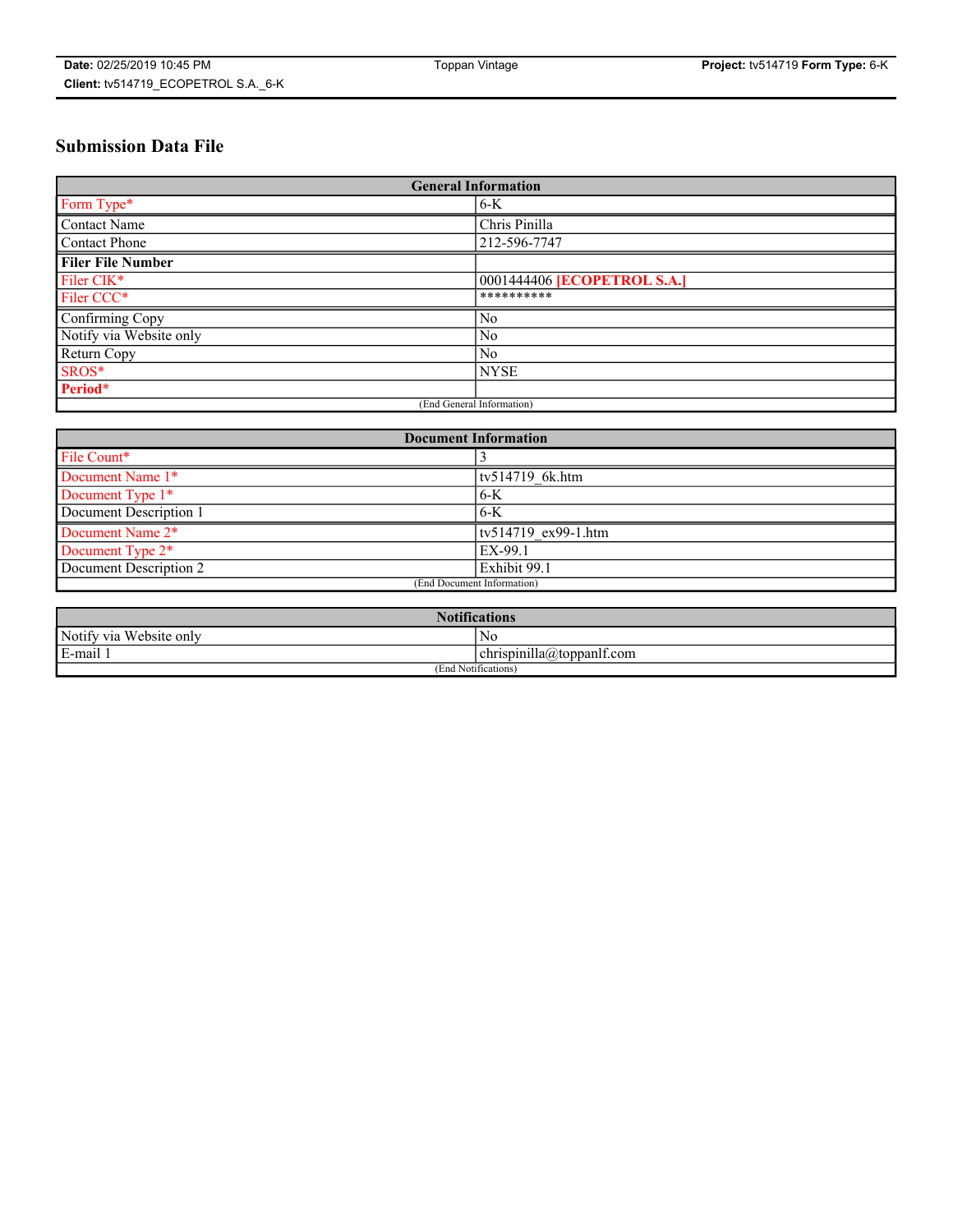#### **UNITED STATES SECURITIES AND EXCHANGE COMMISSION Washington, D.C. 20549**

### **FORM 6-K**

### **REPORT OF FOREIGN PRIVATE ISSUER PURSUANT TO RULE 13a-16 OR 15d-16 UNDER THE SECURITIES EXCHANGE ACT OF 1934**

For the month of February, 2019 Commission File Number 001-34175

## ECOPETROL S.A.

(Exact name of registrant as specified in its charter)

N.A.

(Translation of registrant's name into English)

COLOMBIA

(Jurisdiction of incorporation or organization)

Carrera 13 No. 36 – 24 BOGOTA D.C. – COLOMBIA

(Address of principal executive offices)

Indicate by check mark whether the registrant files or will file annual reports under cover of Form 20-F or Form 40-F.

Form 20-F  $\boxtimes$  Form 40-F  $\Box$ 

Indicate by check mark if the registrant is submitting the Form 6-K in paper as permitted by Regulation S-T Rule 101(b)(1)

 $Yes \Box$  No  $\boxtimes$ 

Indicate by check mark if the registrant is submitting the Form 6-K in paper as permitted by Regulation S-T Rule 101(b)(7)

 $Yes \Box$  No  $\boxtimes$ 

Indicate by check mark whether the registrant by furnishing the information contained in this form is also thereby furnishing the information to the Commission pursuant to Rule 12g3-2(b) under the Securities Exchange Act of 1934.

 $Yes \Box$  No  $\boxtimes$ 

If "Yes" is marked, indicate below the file number assigned to the registrant in connection with Rule 12g3-2(b): 82-  $N/A$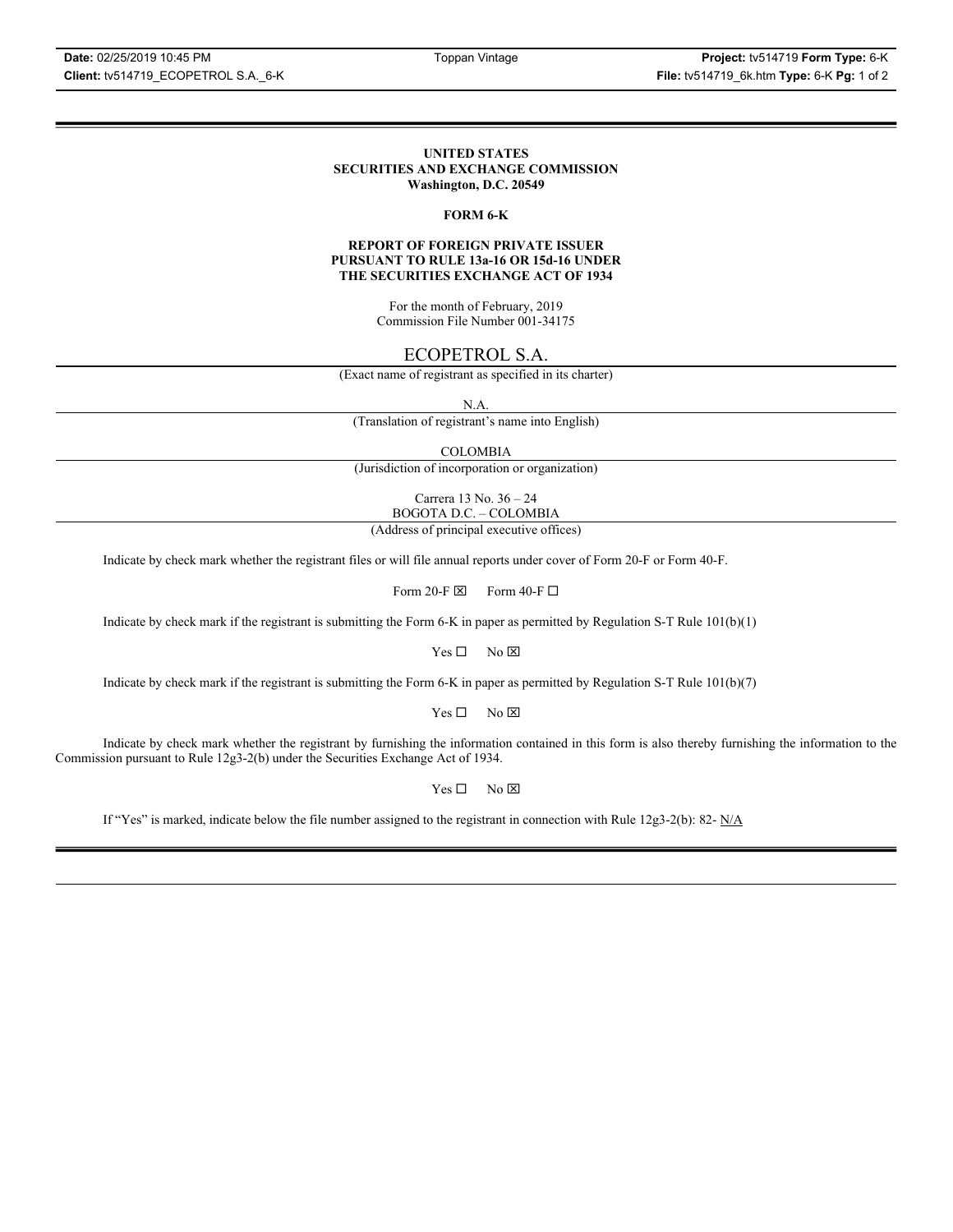## **SIGNATURES**

Pursuant to the requirements of the Securities Exchange Act of 1934, the registrant has duly caused this report to be signed on its behalf by the undersigned, thereunto duly authorized.

Ecopetrol S.A.

By: /s/ Jaime Caballero Uribe

Name: Jaime Caballero Uribe Title: Chief Financial Officer

Date: February 26, 2019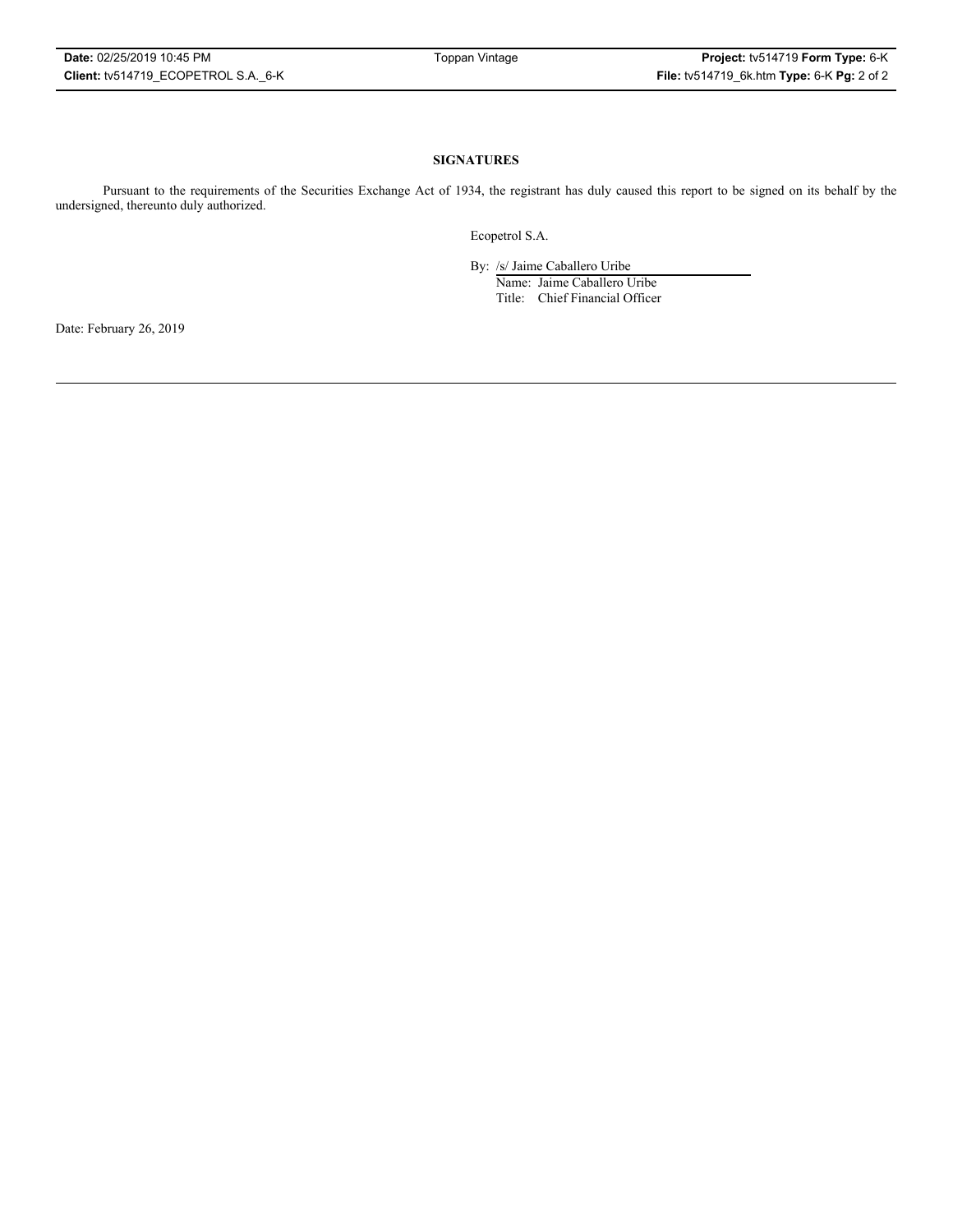#### **Exhibit 99.1**

#### **ANNUAL GENERAL SHAREHOLDERS' MEETING OF ECOPETROL S.A.**

The Chief Executive Officer of Ecopetrol S.A. ("Ecopetrol" or the "Company") hereby calls on Shareholders to attend the Annual General Shareholders' Meeting to be held on Friday, March 29, 2019, starting at 9 a.m., at the International Center of Business and Exhibitions (Centro Internacional de Negocios y Exposiciones, Corferias), Bogotá, Colombia.

The agenda for the meeting will be:

- 1. Safety guidelines
- 2. Quorum Verification
- 3. Opening by the Chief Executive Officer
- 4. Approval of the Agenda
- 5. Appointment of the President presiding Shareholders Meeting
- 6. Appointment of the Commission responsible of scrutinizing elections and polling
- 7. Appointment of the Commission responsible of reviewing and approving the minutes of the meeting
- 8. Presentation of the report concerning the Board of Directors' activities, the Board's evaluation of the Chief Executive Officer's performance, as well as the company's compliance with the Corporate Governance Code
- 9. Presentation of 2018 performance report by the Board of Directors and by the Chief Executive Officer
- 10. Review and consideration of financial statements and consolidated financial statements as of December 31, 2018
- 11. Review of the External Auditor's Report
- 12. Approval of reports presented by the Company's management and the Company's External Auditor and approval of Financial Statements
- 13. Approval of proposal for dividend distribution
- 14. Election of the Company's External Auditor and assignment of his remuneration
- 15. Election of the Company's Board of Directors
- 16. Approval of amendments to the Company's Bylaws
- 17. Approval of the Company's Internal Regulation for General Shareholders' Meeting
- 18. Propositions and miscellaneous

As from March 7, 2019, shareholders may exercise the right to inspect the books and documents referred to in Articles 446 and 447 of the Colombian Code of Commerce. This information may be consulted at the Company's main offices (Cra. 7 No. 37-69 Bogota, Office of Citizens Participation), in a time schedule from 7:30 a.m. to 4:00 p.m. The Sustainable Integrated Management Report may be consulted on Ecopetrol´s web site.

The résumés of the candidates for the Board of Directors and for the External Auditor are available to the shareholders on Ecopetrol´s Web site.

Shareholders that cannot attend the Shareholders´ Meeting may be represented through a proxy, granted in writing that shall meet the requirements established in Article 184 of the Colombian Code of Commerce. Shareholders may download from the web site the proxy models that may be used.